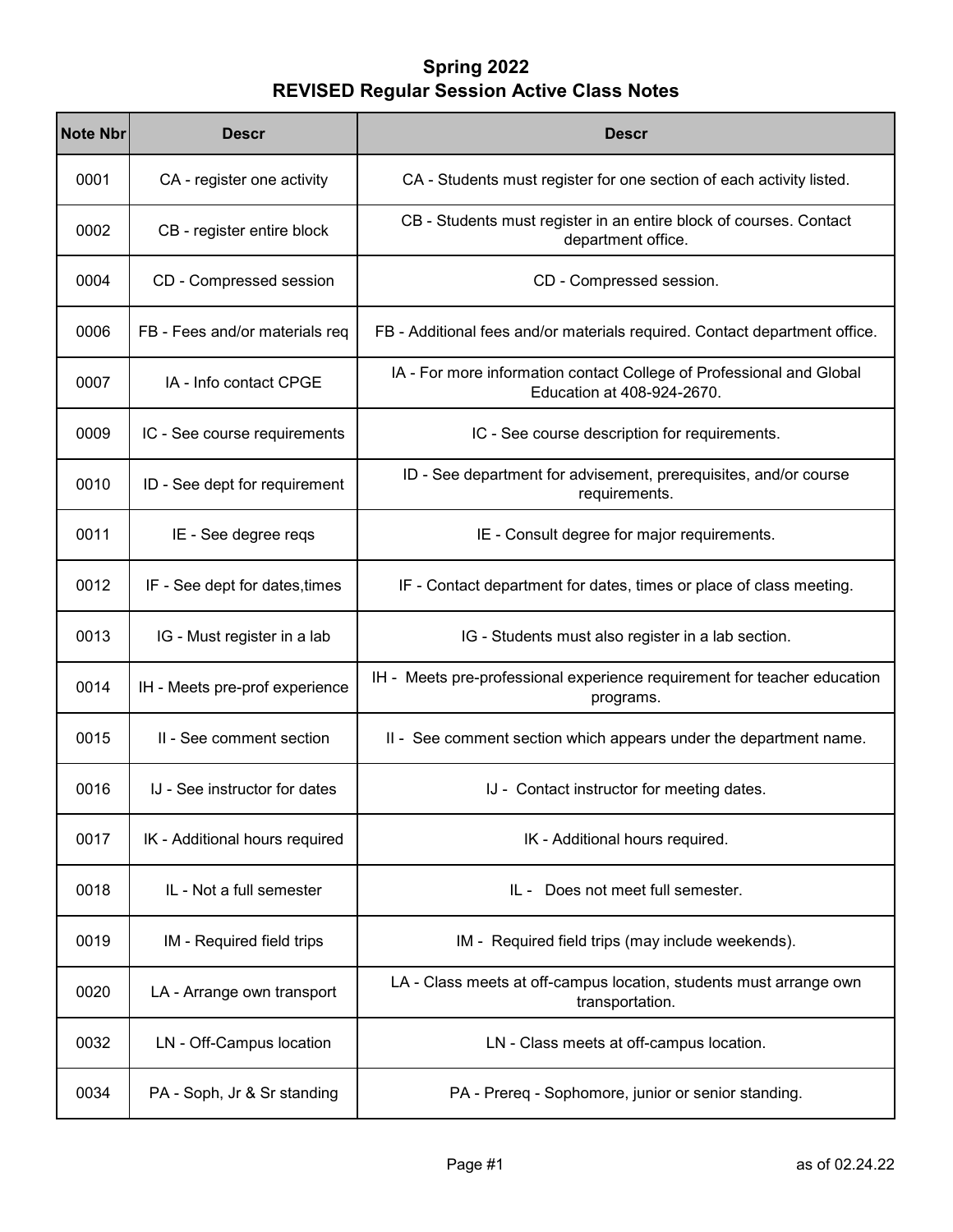| <b>Note Nbr</b> | Descr                             | Descr                                                                                                                                                                                                                                 |
|-----------------|-----------------------------------|---------------------------------------------------------------------------------------------------------------------------------------------------------------------------------------------------------------------------------------|
| 0035            | PB - Upper division standing      | PB - Prereq - Upper division standing.                                                                                                                                                                                                |
| 0036            | PC - Graduate status              | PC - Prereq - Graduate student status.                                                                                                                                                                                                |
| 0037            | PD - Senior standing              | PD - Prereq - Senior standing.                                                                                                                                                                                                        |
| 0038            | PE - Graduating senior            | PE - Prereq - Graduating senior status. Must show proof of application for<br>graduation.                                                                                                                                             |
| 0040            | <b>PG</b> - Placement Test        | PG - Prereq - Placement Test. See Testing Section in the SJSU Academic<br>Catalog Policies and Procedures.                                                                                                                            |
| 0042            | PI - Precal Proficiency Assess    | PI - Prereq - Precalculus Proficiency Assessment. See Testing Section in the<br>SJSU Academic Catalog Policies and Procedures.                                                                                                        |
| 0046            | PN - ENGL 001A                    | PN - Prereq - ENGL 001 A.                                                                                                                                                                                                             |
| 0047            | PO - ENGL 001A & 001B             | PO - Prereq - ENGL 001 A and 001 B.                                                                                                                                                                                                   |
| 0048            | PP - Written Comm II              | PP - Prereq - Written Communication II (100W) or equivalent.                                                                                                                                                                          |
| 0052            | PU - Proof completion prereq      | PU - At first class meeting students must furnish proof of completion of<br>prerequisites.                                                                                                                                            |
| 0053            | PV - Prereq courses required      | PV - Prerequisite courses required. See course description.                                                                                                                                                                           |
| 0054            | PW -Prereq skills/material req    | PW - Prerequisites, skills or materials are required. Consult the course<br>description or contact department office.                                                                                                                 |
| 0057            | PZ - WST, GE Core, Uppr Div<br>St | PZ - Prereq - Passage of WST, Upper Division standing and completion of<br>CORE GE. Consult Catalog and Class Schedule Policies. If you met<br>requirements at another institution. provide transcript to Student Services<br>Center. |
| 0058            | P1 - Prereq 100W                  | P1 - Prereq - 100W.                                                                                                                                                                                                                   |
| 0059            | RA - Instructor consent           | RA - Requires consent of instructor.                                                                                                                                                                                                  |
| 0060            | RB - Consent Grad/UG Advisor      | RB - Requires Consent of graduate or undergraduate advisor.                                                                                                                                                                           |
| 0061            | RC - Dept release w permission    | RC - Requires department release of permission number.                                                                                                                                                                                |
| 0062            | RD - Departmental approval        | RD - Requires department approval.                                                                                                                                                                                                    |
| 0063            | RE - Requires agreemnt/contrct    | RE - Requires negotiated agreements or contracts. Consult department.                                                                                                                                                                 |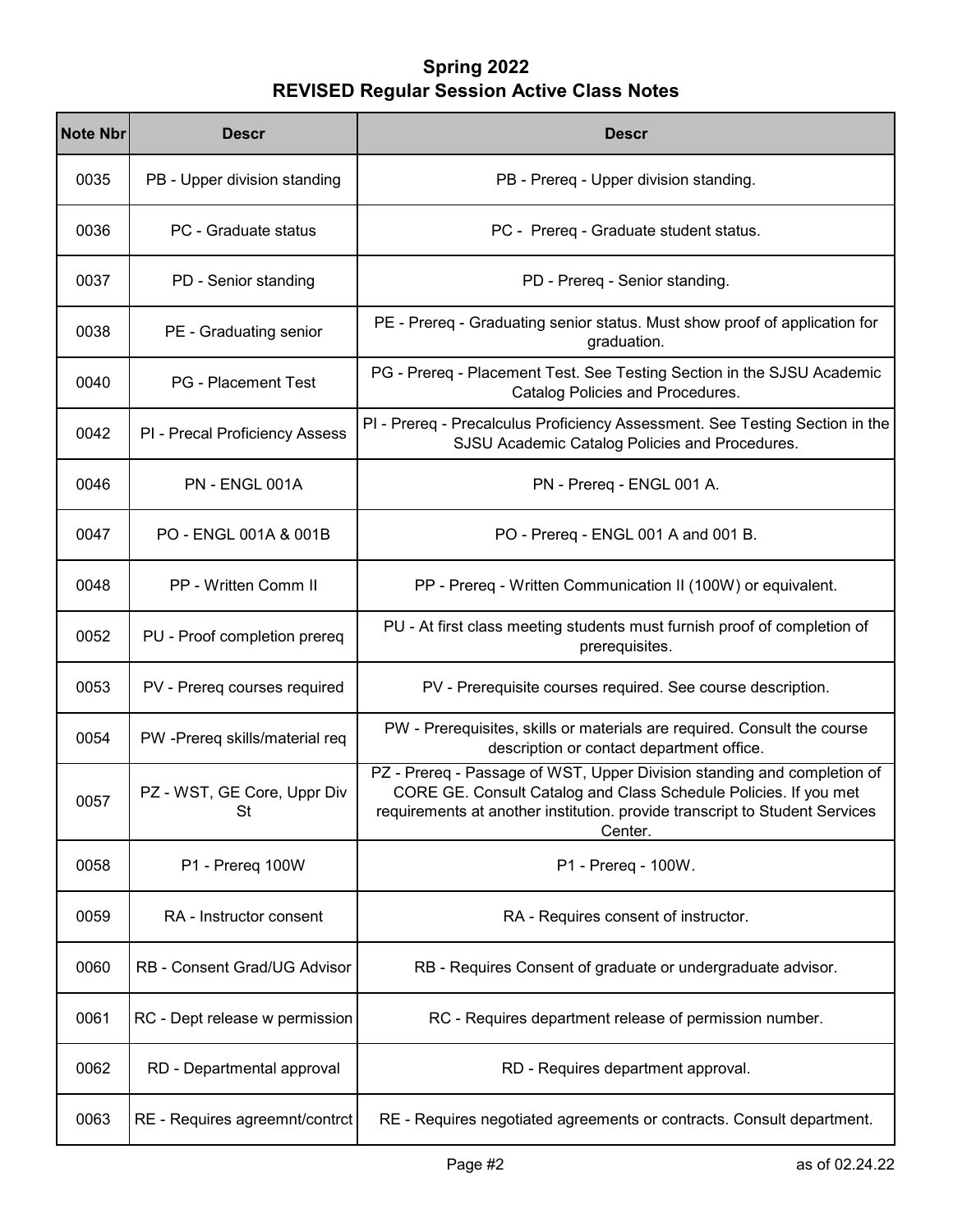| <b>Note Nbr</b> | <b>Descr</b>                     | <b>Descr</b>                                                                                                                                   |
|-----------------|----------------------------------|------------------------------------------------------------------------------------------------------------------------------------------------|
| 0064            | RF - Restricted class level      | RF - Restricted class level. Consult department before enrolling.                                                                              |
| 0066            | RH - Honors course               | RH - Honors course. Requires department approval.                                                                                              |
| 0067            | RI - Not open to majors          | RI - Not open to students majoring in this discipline.                                                                                         |
| 0068            | RJ - Restrict certain majors     | RJ - Restricted to certain majors. Others permitted during add/drop on space<br>available basis.                                               |
| 0069            | RK - Restrict certain majors     | RK - Restricted to certain majors. Contact department office for information.                                                                  |
| 0070            | RL - Open to non majors          | RL - Open to non majors.                                                                                                                       |
| 0071            | RM - Disabled students only      | RM - Disabled students only.                                                                                                                   |
| 0073            | RO - No Open U students          | RO - Not available to Open University students.                                                                                                |
| 0074            | RP - Grade of B or better        | RP - Prerequisites must be completed with grades of "B" or better.                                                                             |
| 0075            | RQ -Grades of C or better        | RQ - Prerequisites must be completed with grades of "C" or better.                                                                             |
| 0077            | RS - Restrict dept majors        | RS - Restricted to majors in this department. Contact department for more<br>information.                                                      |
| 0096            | IN - Meets Multiple GE Areas     | IN - Multiple GE areas are met by completion of this course; See General<br>Education section in SJSU Catalog and Class Schedule Policies.     |
| 0106            | <b>CM - Course Match</b>         | Per CSU, ten seats have been reserved for the Course Match Program. Any<br>unused reserved seats will be released before the semester begins.  |
| 0107            | <b>Safety Equipment Required</b> | Students must bring safety goggles and hearing protection to every class.                                                                      |
| 0108            | <b>Certification Required</b>    | Requires completion of Flight Certification; See Adviser.                                                                                      |
| 0109            | Fully Online - Asynchronous      | FULLY ONLINE - NO designated day/time meetings (TBA). May utilize<br>Canvas. More info at sjsu.edu/ecampus                                     |
| 0110            | Fully Online - Synchronous       | FULLY ONLINE - Designated day/time online meetings. May utilize Canvas.<br>More info at sjsu.edu/ecampus                                       |
| 0111            | Hybrid - Async & In Prsn Mtgs    | HYBRID - NO designated day/time online meetings (TBA) with occasional in<br>person meetings. May utilize Canvas. More info at sjsu.edu/ecampus |
| 0112            | Hybrid - Sync & In Prsn Mtgs     | HYBRID - Designated day/time online meetings, and occasional in person<br>meetings. May utilize Canvas. More info at sjsu.edu/ecampus          |